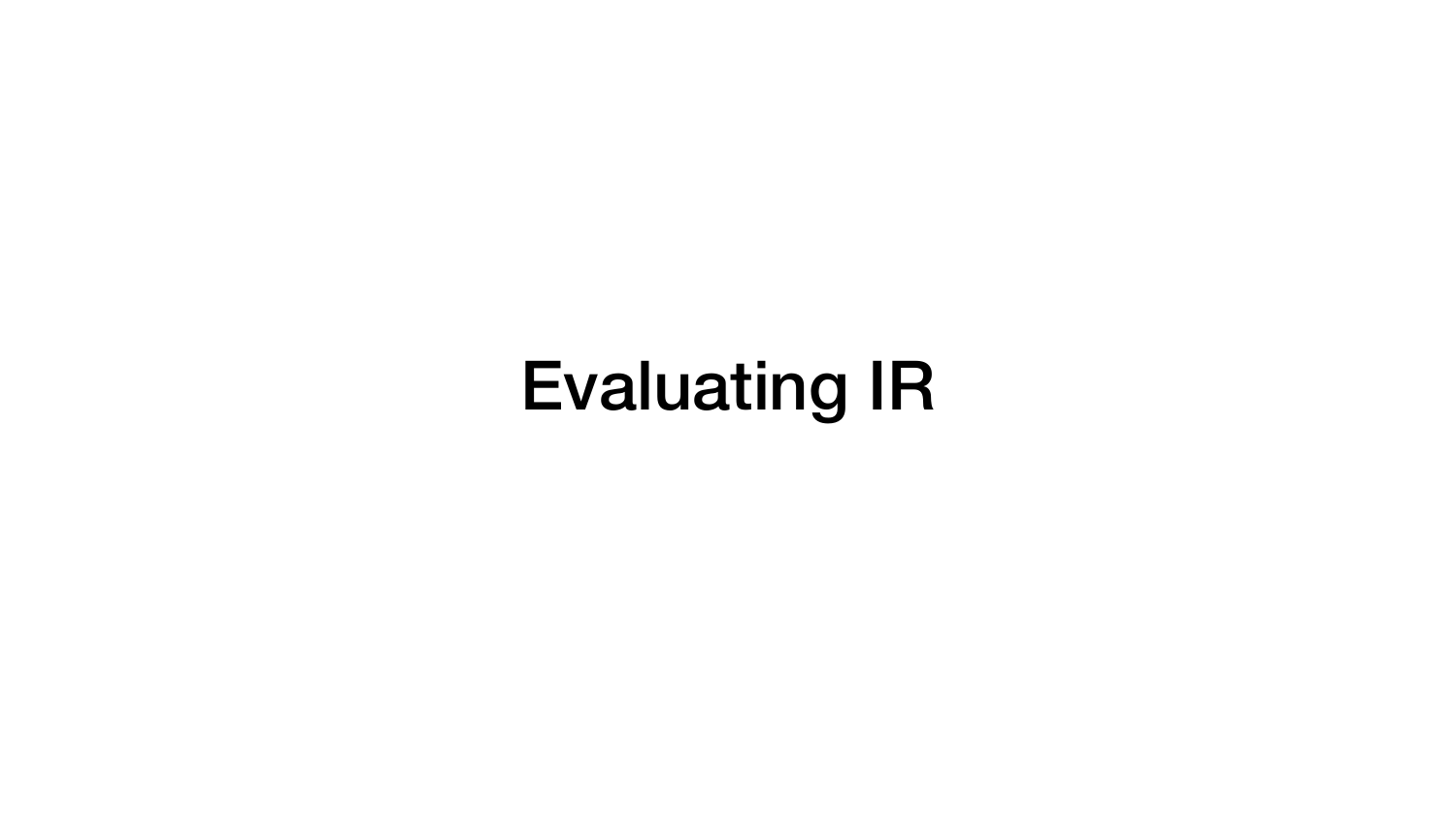### Difficulties in Evaluating IR Systems

• Effectiveness is related to the *relevancy* of retrieved

• Even if relevancy is binary, it can be a difficult judgment

- items.
- Relevancy is not typically binary but continuous.
- to make.
- Relevancy, from a human standpoint, is:
	-
	- Situational: Relates to user's current needs.
	-
	- Dynamic: Changes over time.

– Subjective: Depends upon a specific user's judgment. – Cognitive: Depends on human perception and behavior.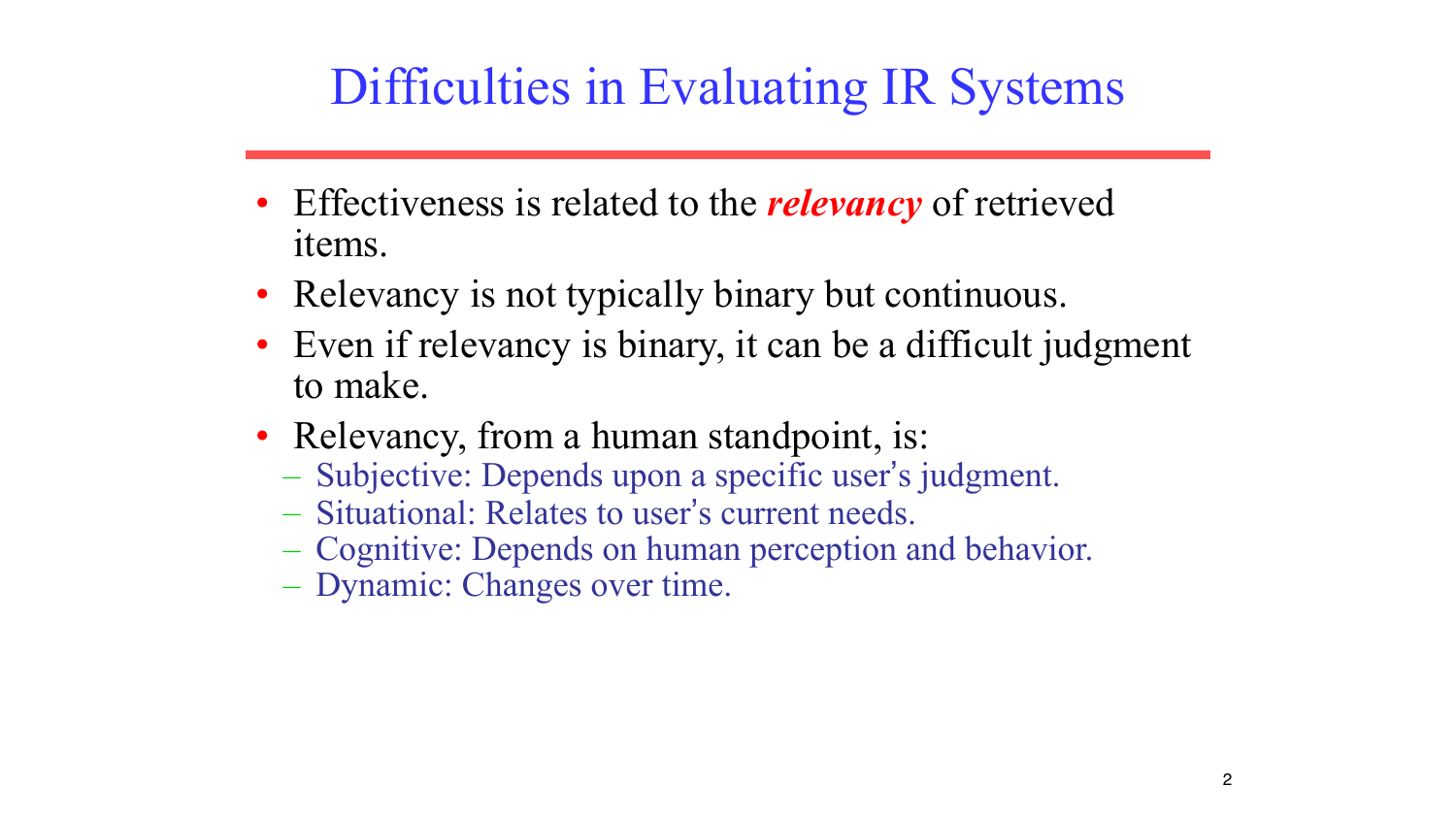### Precision and Recall

- Data is highly skewed to non-relevant • Max "accuracy" is almost always to NO. • But users want results so need stats that reward
	-
	- saying yes
- Precision
	- The ability to retrieve top-ranked documents that are mostly relevant.
- Recall
	- The ability of the search to find *all* of the relevant items in the corpus.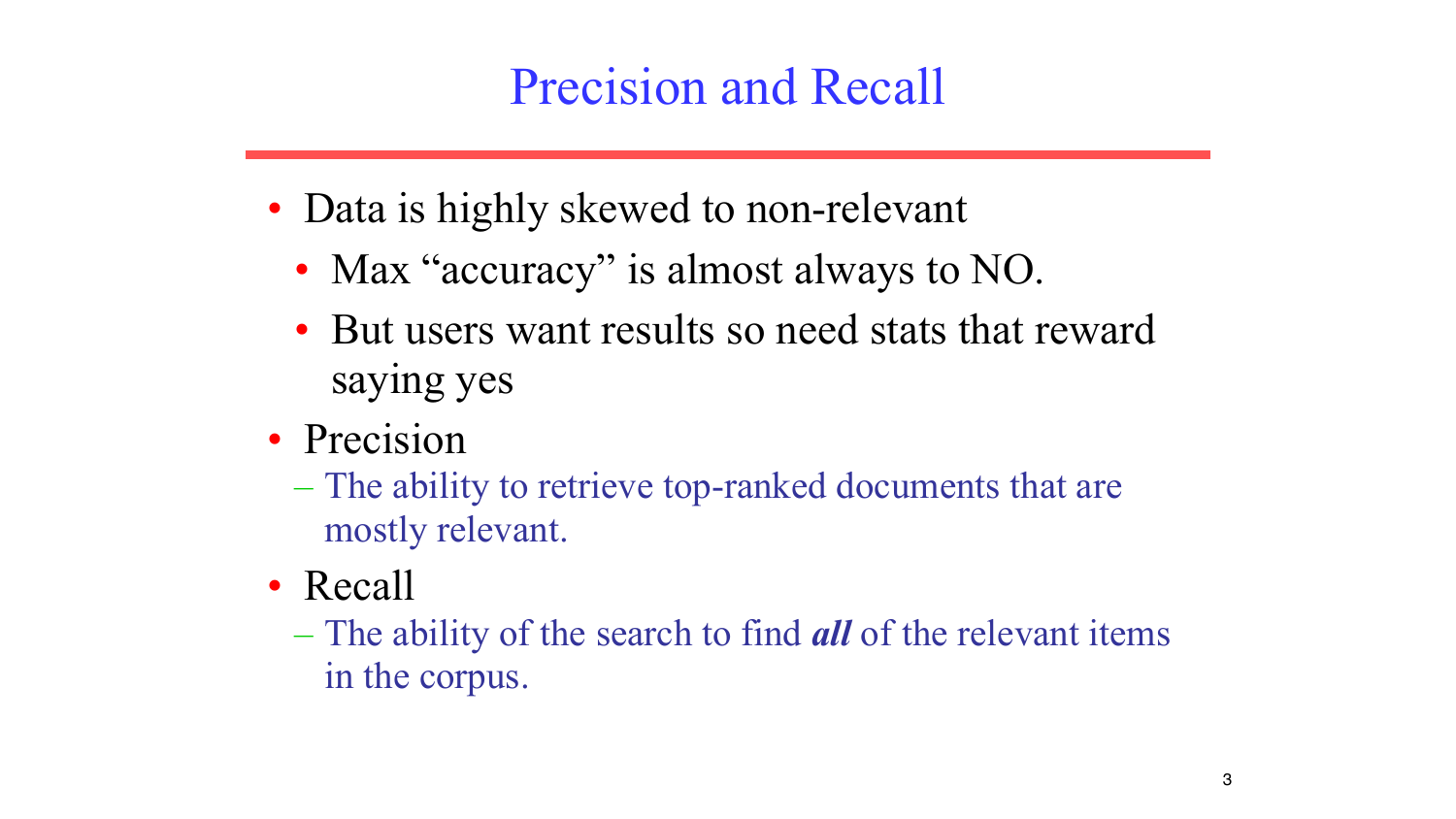*Total number of relevant documents*

*Total number of documents retrieved Number of relevant documents retrieved*  $precision =$ <sup> $\frac{1}{2}$ </sup>

*Number of relevant documents retrieved*

# *recall* =



| $\mathbf d$<br>Its | rrelevant | retrieved &<br>irrelevant | Not retrieved &<br>irrelevant |
|--------------------|-----------|---------------------------|-------------------------------|
|                    | relevant  | retrieved &<br>relevant   | not retrieved but<br>relevant |
|                    |           | retrieved                 | not retrieved                 |

### Precision and Recall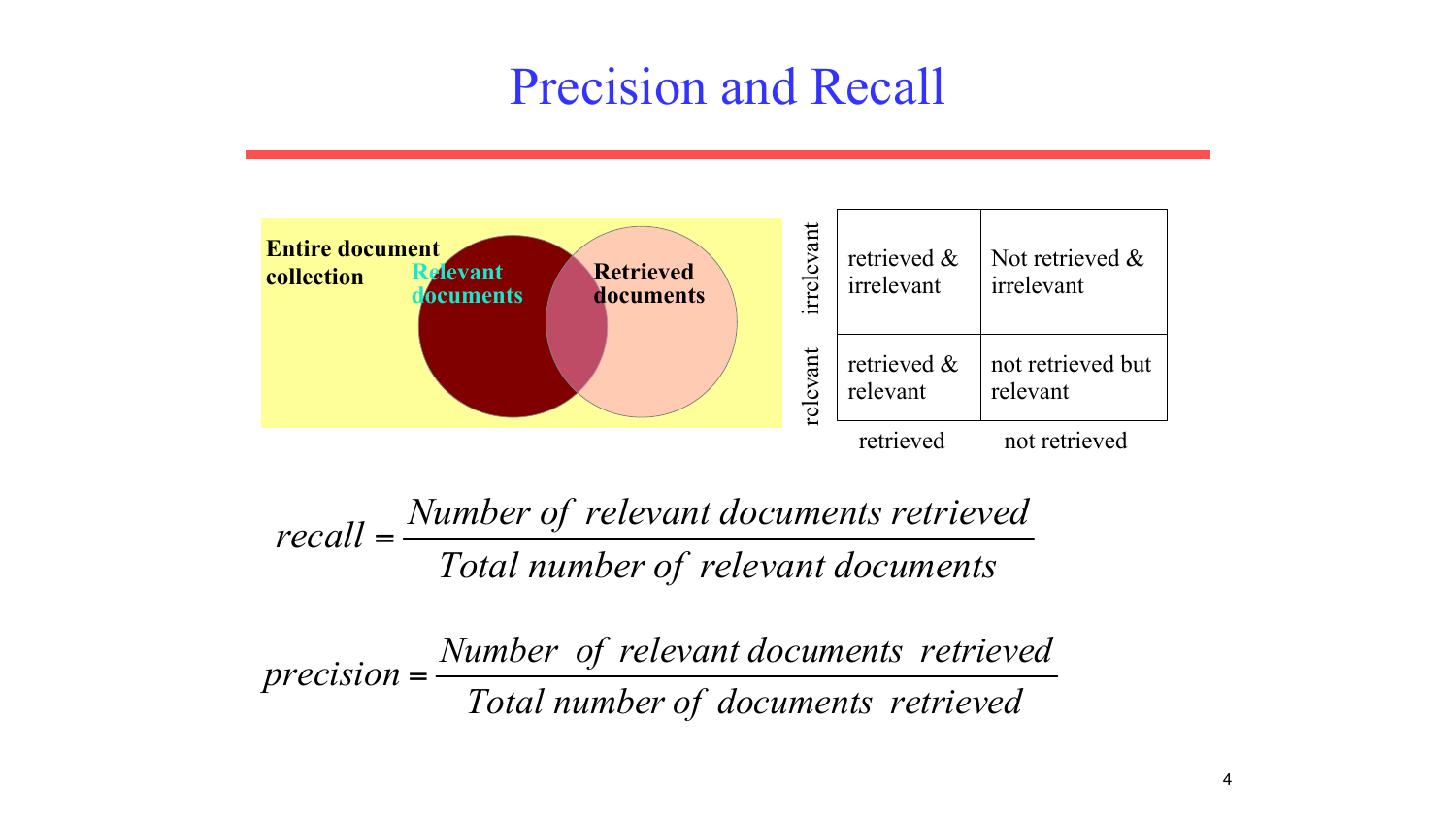### Precision:Easy Recall:Hard

- Total number of relevant items is sometimes not available:
	- Handle labelling by sampling: Sample across the database and perform relevance judgment on these items.
	- Apply different retrieval algorithms to the same database for the same query. The aggregate of relevant items is taken as the total relevant set. – In the absence of hand-labelled data can you do
		- better?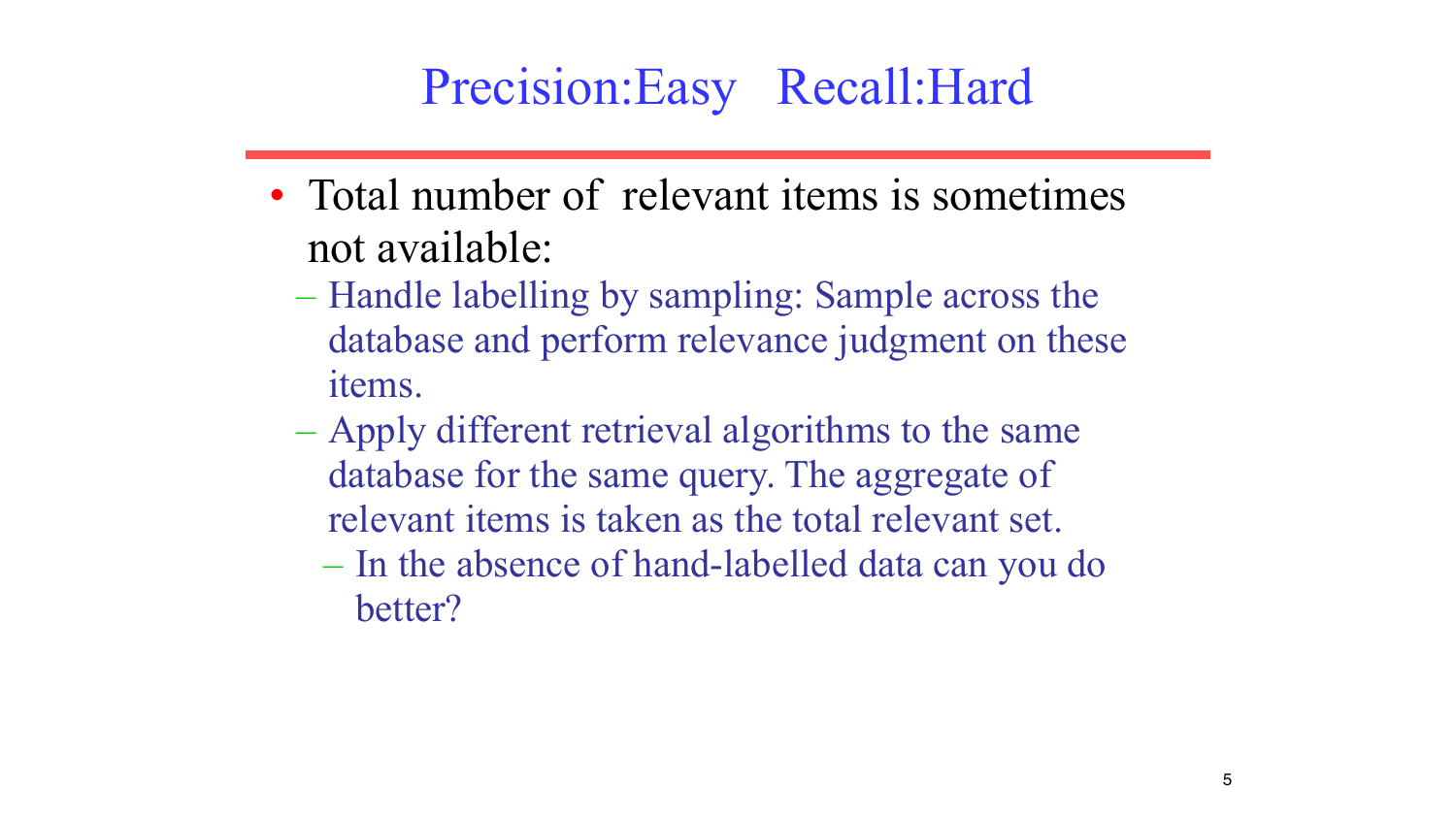6

### Trade-off between Recall and Precision

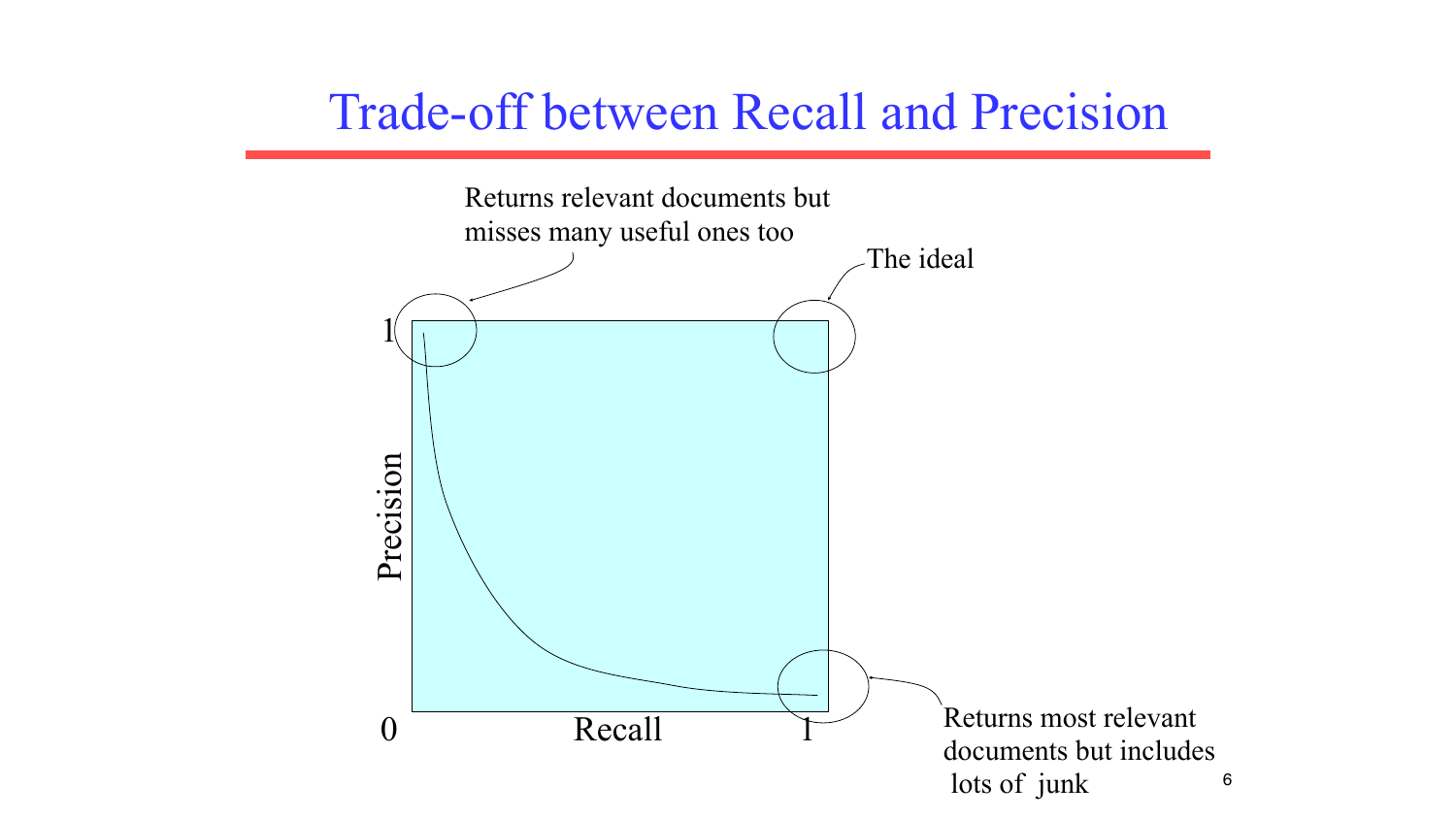### Computing Recall/Precision Points

- For a given query, produce the ranked list of retrievals.
- Mark each document in the ranked list that is relevant according to your gold standard.
- Compute a recall/precision pair for each position in the ranked list that contains a relevant document.
	- Or at least precision, since recall requires knowing the entire set of relevant documents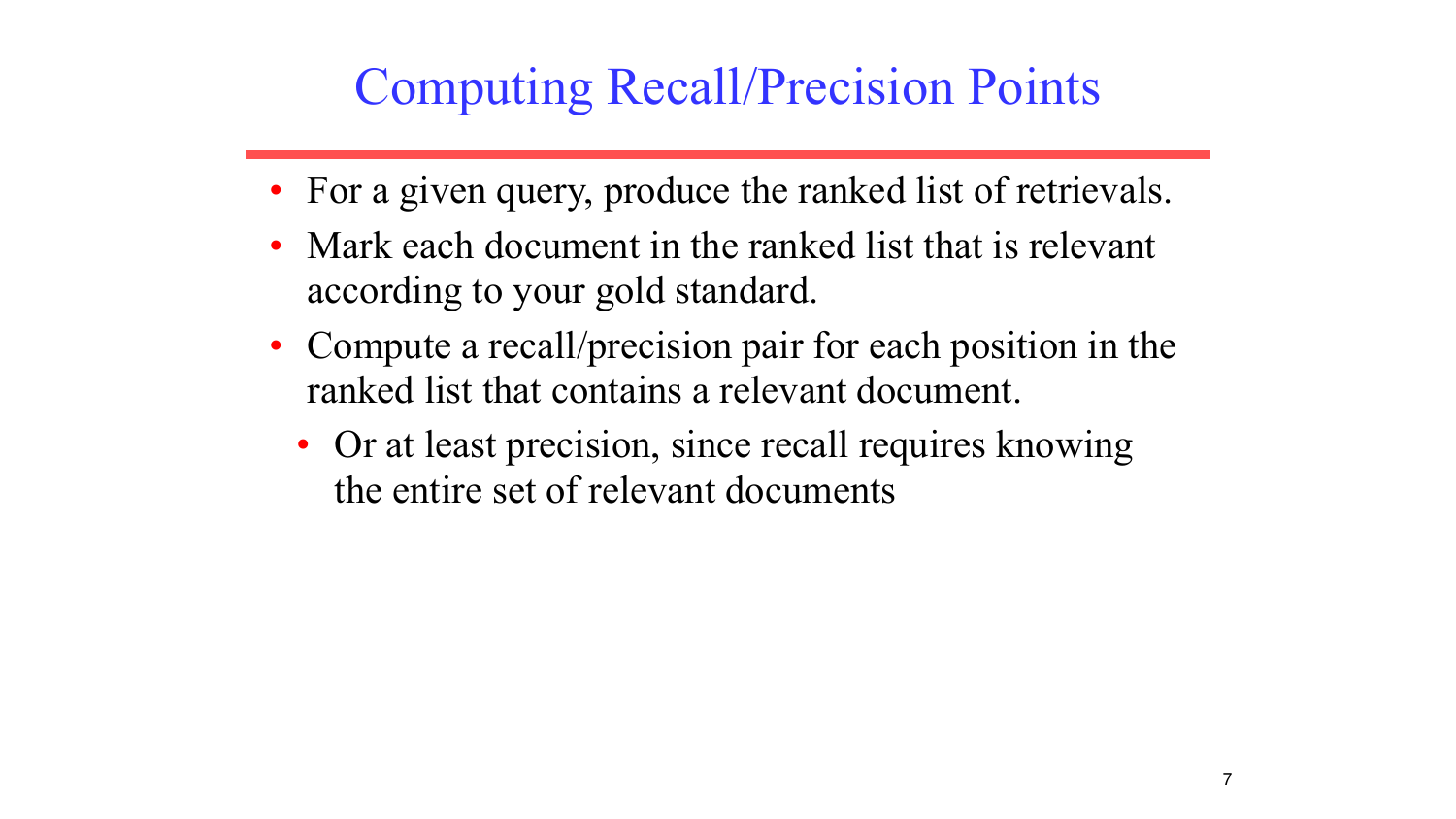### Computing Recall/Precision Points

| n              |     | doc # relevant | Su   |
|----------------|-----|----------------|------|
| 1              | 588 | X              | Cl   |
| $\overline{2}$ | 589 | X              |      |
| 3              | 576 |                | $R=$ |
| $\overline{4}$ | 590 | X              |      |
| 5              | 986 |                | $R=$ |
| 6              | 592 | X              |      |
| $\overline{7}$ | 984 |                | $R=$ |
| 8              | 988 |                |      |
| 9              | 578 |                | $R=$ |
| 10             | 985 |                |      |
| 11             | 103 |                |      |
| 12             | 591 |                |      |
| 13             | 772 | X              | $R=$ |
| 14             | 990 |                |      |

uppose total  $#$  of relevant docs  $= 6$ heck each new recall point:

 $P=1/6=0.167; P=1/1=1$ 

 $P=2/6=0.333; P=2/2=1$ 

 $P=3/6=0.5$ ;  $P=3/4=0.75$ 

 $A/6=0.667; P=4/6=0.667$ 

 $E = 5/6 = 0.833; \quad p = 5/13 = 0.38$ 

Missing one relevant document.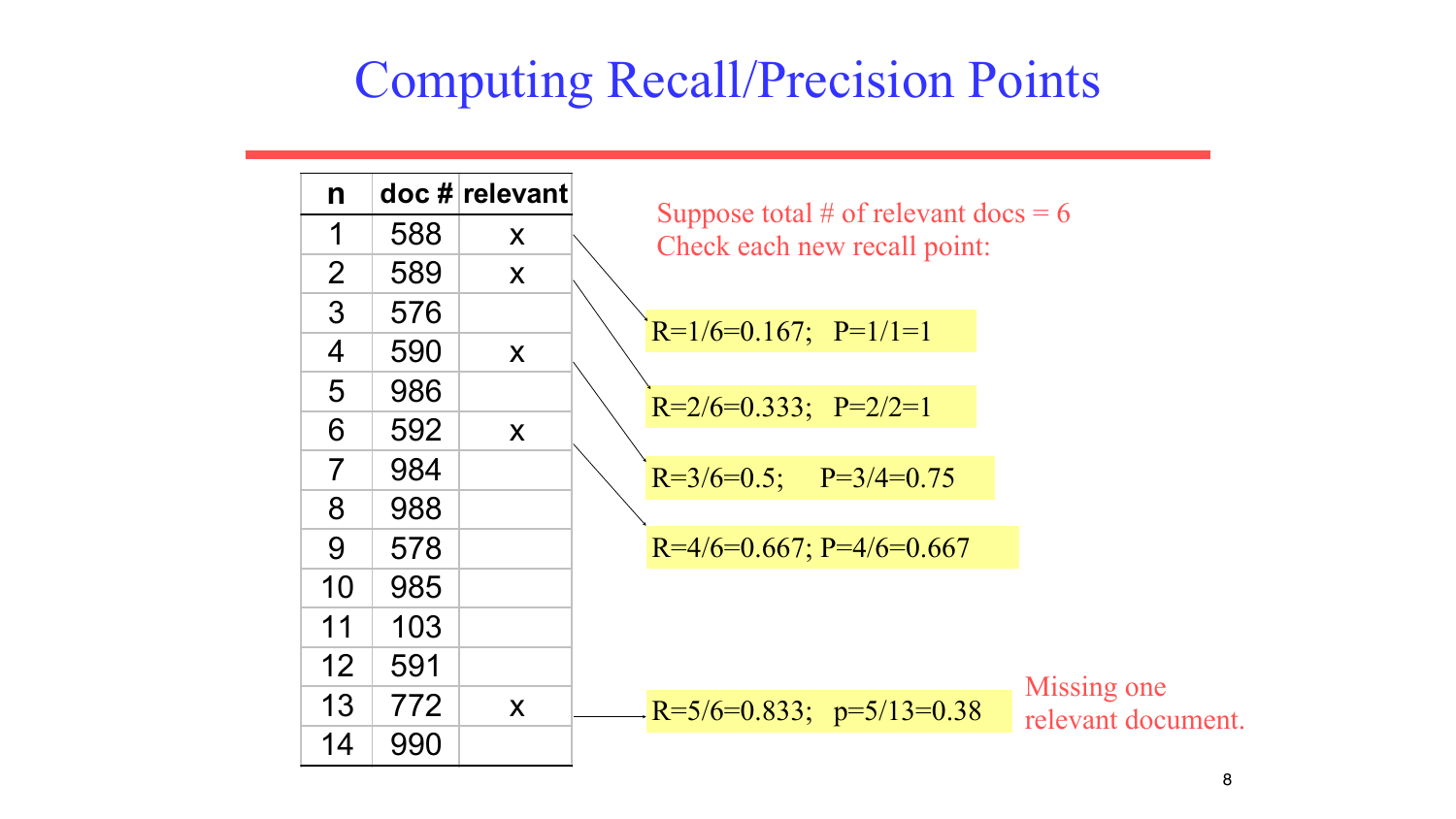### Computing Recall/Precision Points

| $\mathbf n$    |     | doc # relevant | Sa             |
|----------------|-----|----------------|----------------|
| 1              | 588 | X              | $\mathfrak{t}$ |
| $\overline{2}$ | 576 |                |                |
| 3              | 589 | X              | $R=$           |
| $\overline{4}$ | 342 |                |                |
| 5              | 590 | X              | $R=$           |
| 6              | 717 |                |                |
| $\overline{7}$ | 984 |                | $R =$          |
| 8              | 772 | X              |                |
| 9              | 321 | X              | $R=$           |
| 10             | 498 |                |                |
| 11             | 113 |                | $R=$           |
| 12             | 628 |                |                |
| 13             | 772 |                |                |
| 14             | 592 | X              | $R=$           |

ame data, same query, different System tal # of relevant docs  $= 6$ 

 $P=1/6=0.167; P=1/1=1$ 

 $P=2/6=0.333; P=2/3=0.667$ 

 $P=3/6=0.5$ ; P=3/5=0.6

 $\approx$  =4/6=0.667; P=4/8=0.5

 $E = 5/6 = 0.833; P = 5/9 = 0.556$ 

 $E=6/6=1.0;$  p=6/14=0.429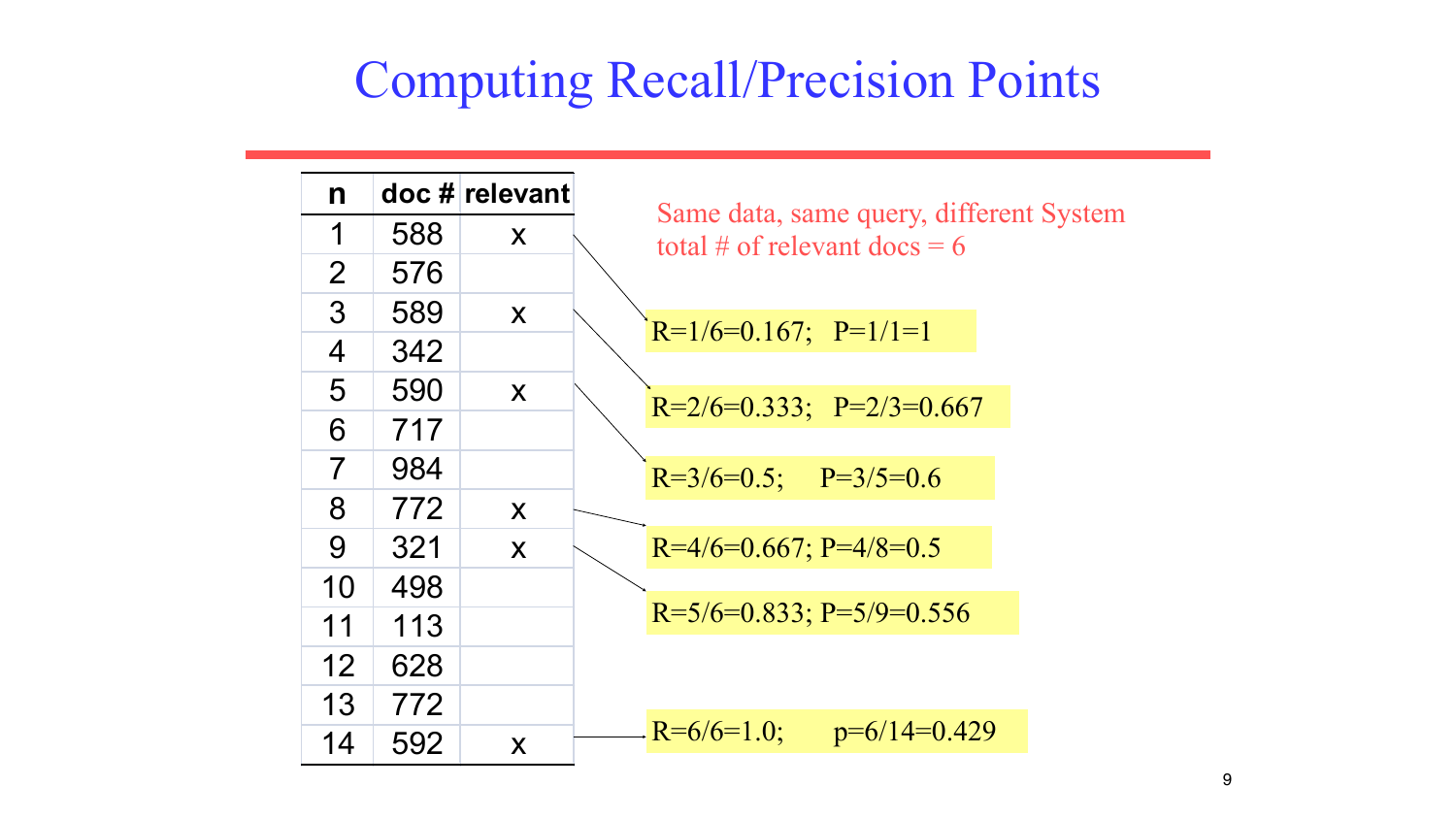

#### • An IR system returns 8 relevant documents and 10 nonrelevant. There are 20 relevant documents. What is the

recall? Precision?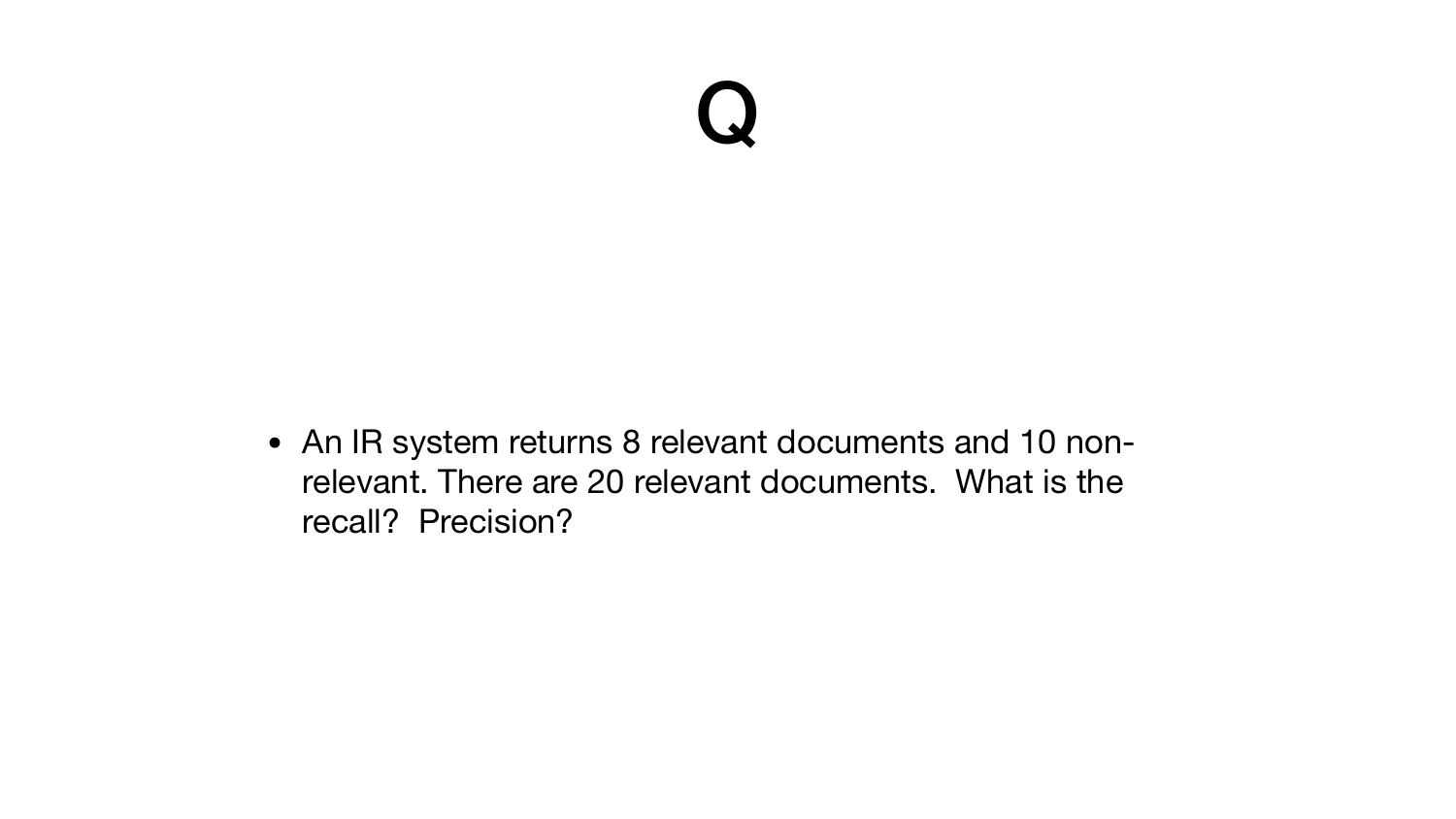

**Which curve is better?**

### Precision/Recall Curve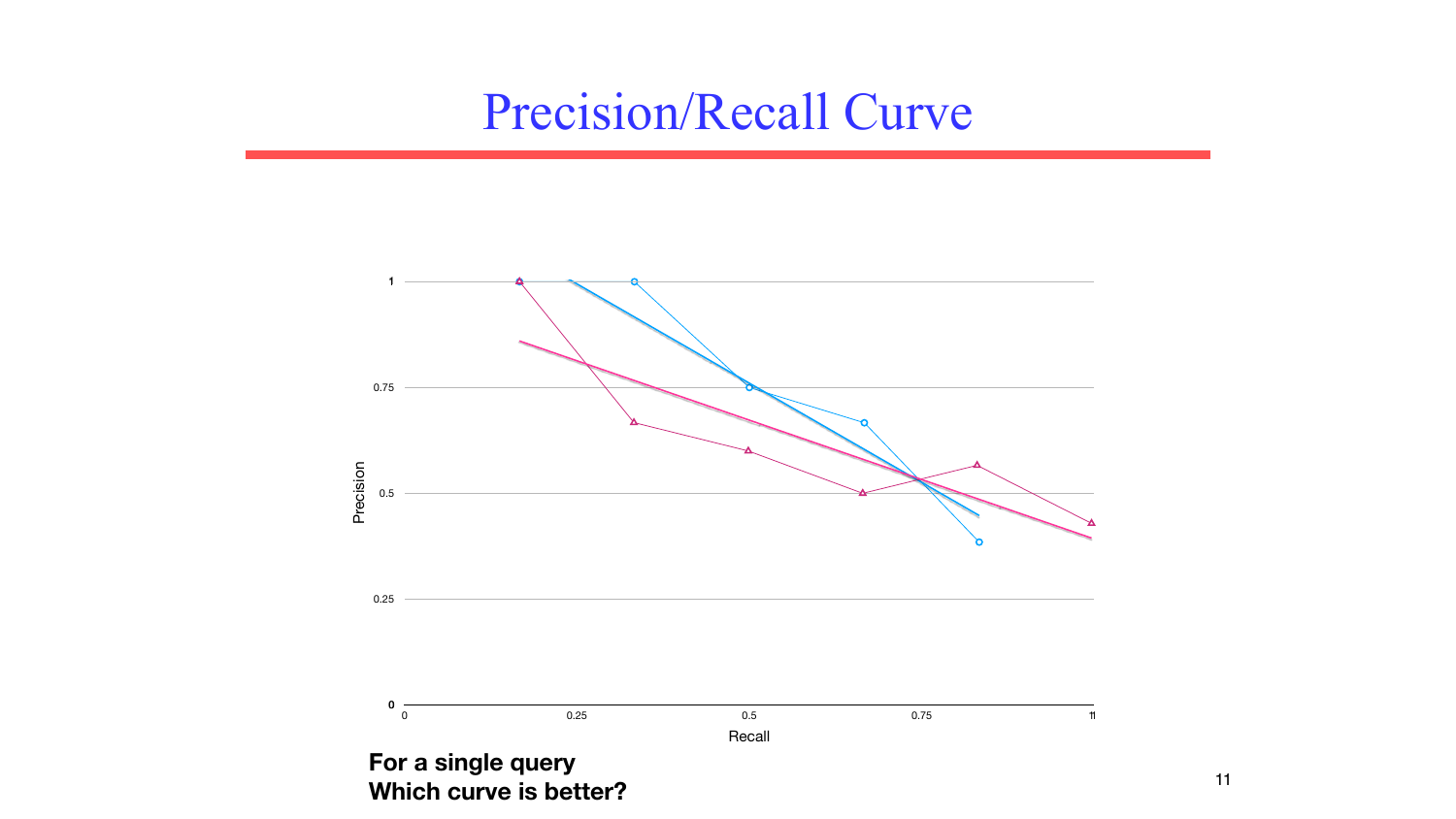### Compare Two or More Systems

### • The curve closest to the upper right-hand corner of the graph indicates the best performance

**Recall**

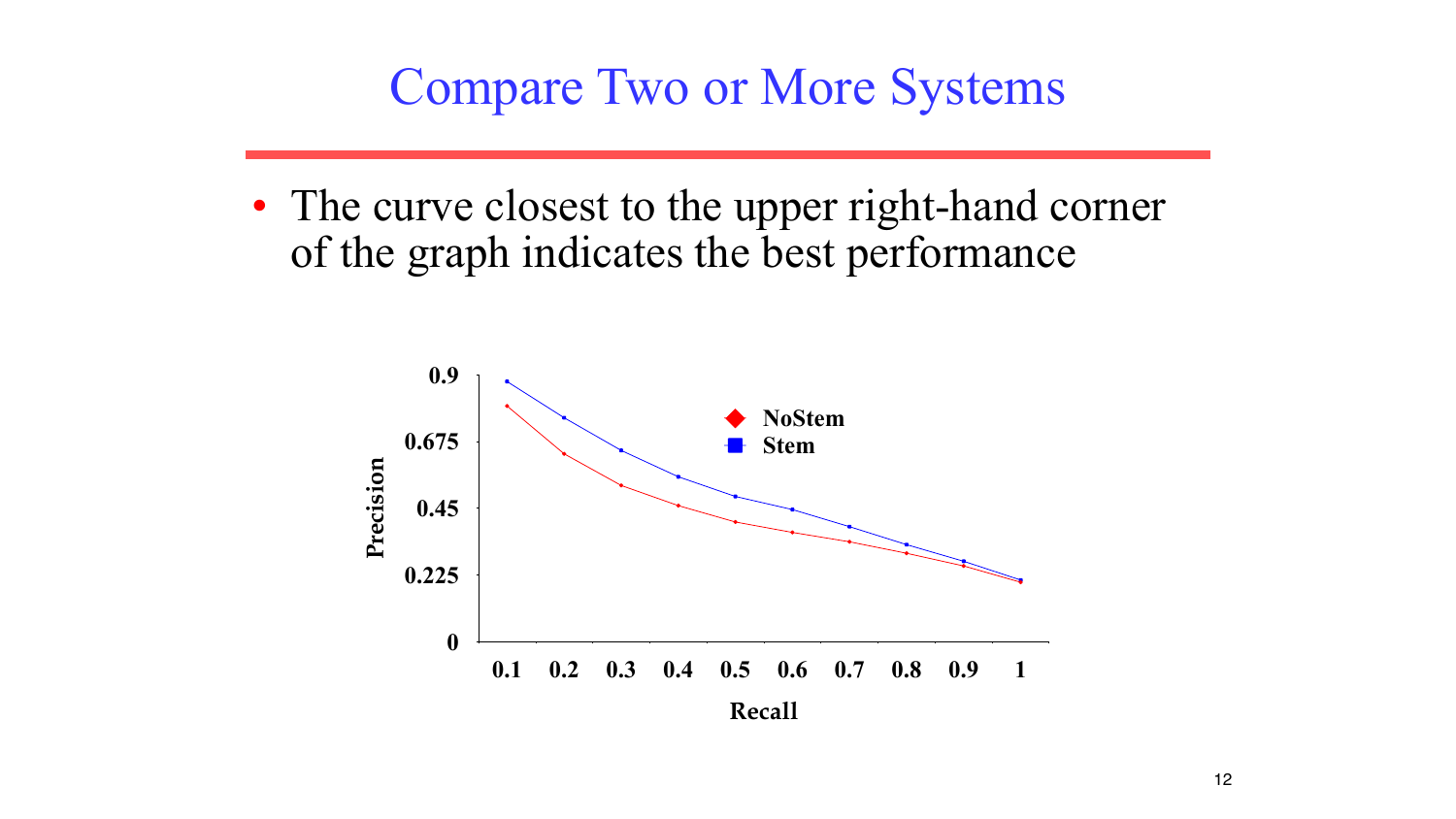### Non-Binary Relevance

- Documents are rarely entirely relevant or nonrelevant to a query
- Many sources of *graded relevance judgments* – Relevance judgments on a 5-point scale
	- Multiple judges
	- Click distribution and deviation from expected levels (but click-through  $!=$  relevance judgments)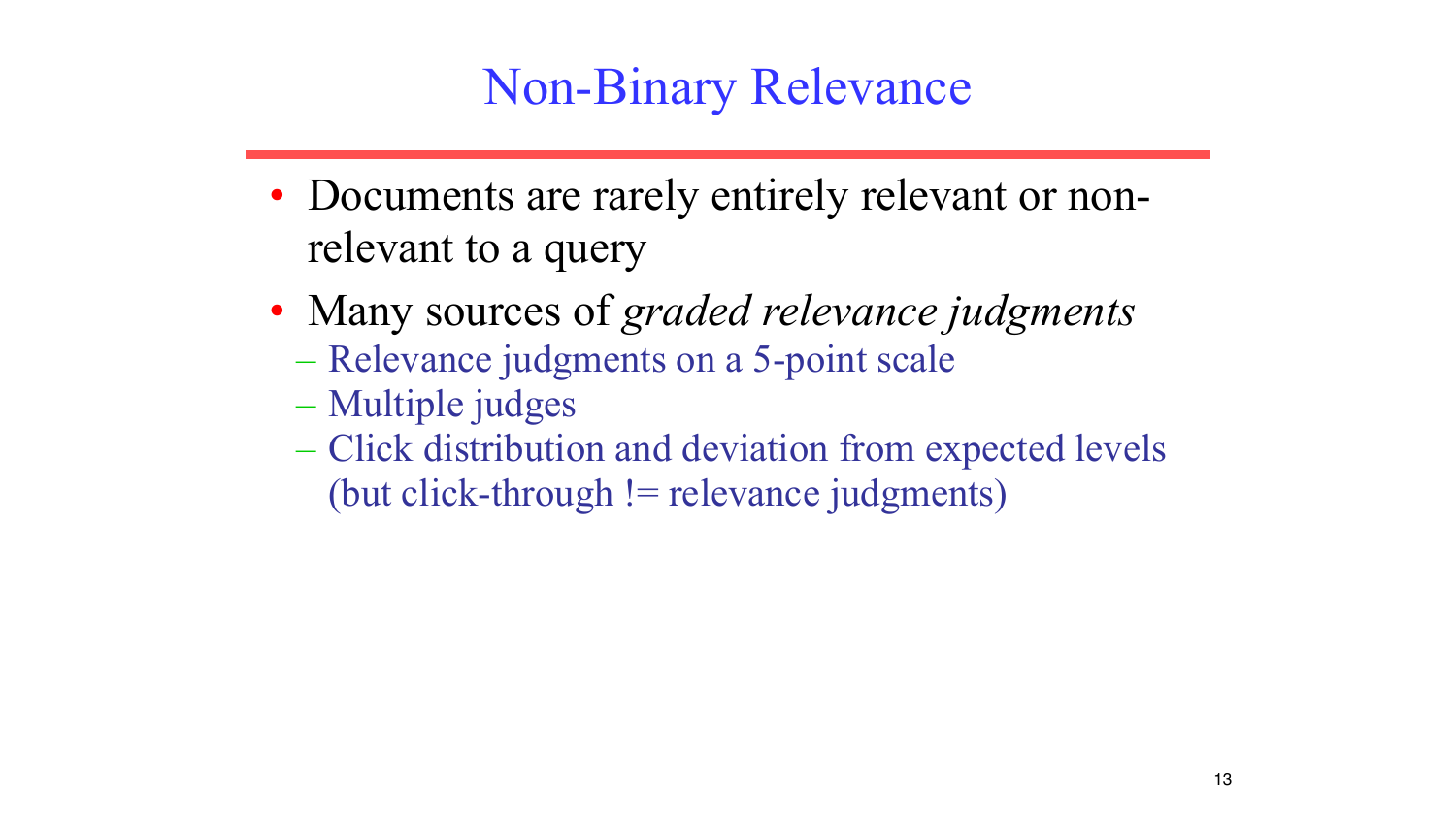### Cumulative Gain

- With graded relevance judgments, we can computed the *gain* at each rank.
- **Cumulative Gain** at ran n:

 $\boldsymbol{n}$ (Where  $ref_i$  is the graded relevance the document at  $p\ddot{\delta}$  ition *i*)

|               |                | relevance    |                             |                 |
|---------------|----------------|--------------|-----------------------------|-----------------|
| pute          | n              | $\bf{doc}$ # | (gain)                      | CG <sub>n</sub> |
| $\mathsf{nk}$ | 1              | 588          | 1.0                         | 1.0             |
|               | $\overline{2}$ | 589          | 0.6                         | 1.6             |
|               | 3              | 576          | 0.0                         | 1.6             |
|               | $\overline{4}$ | 590          | 0.8                         | 2.4             |
| e of          | 5              | 986          | 0.0                         | 2.4             |
|               | 6              | 592          | 1.0                         | 3.4             |
|               |                | 984          | 0.0                         | 3.4             |
|               |                | 988          | $\mathbf{U}$ . $\mathbf{U}$ | 3.4             |
|               | 9              | 578          | 0.0                         | 3.4             |
|               | 10             | 985          | 0.0                         | 3.4             |
|               | 11             | 103          | 0.0                         | 3.4             |
|               | 12             | 591          | 0.0                         | 3.4             |
|               | 13             | 772          | 0.2                         | 3.6             |
|               | 14             | 990          | 0.0                         | 3.6             |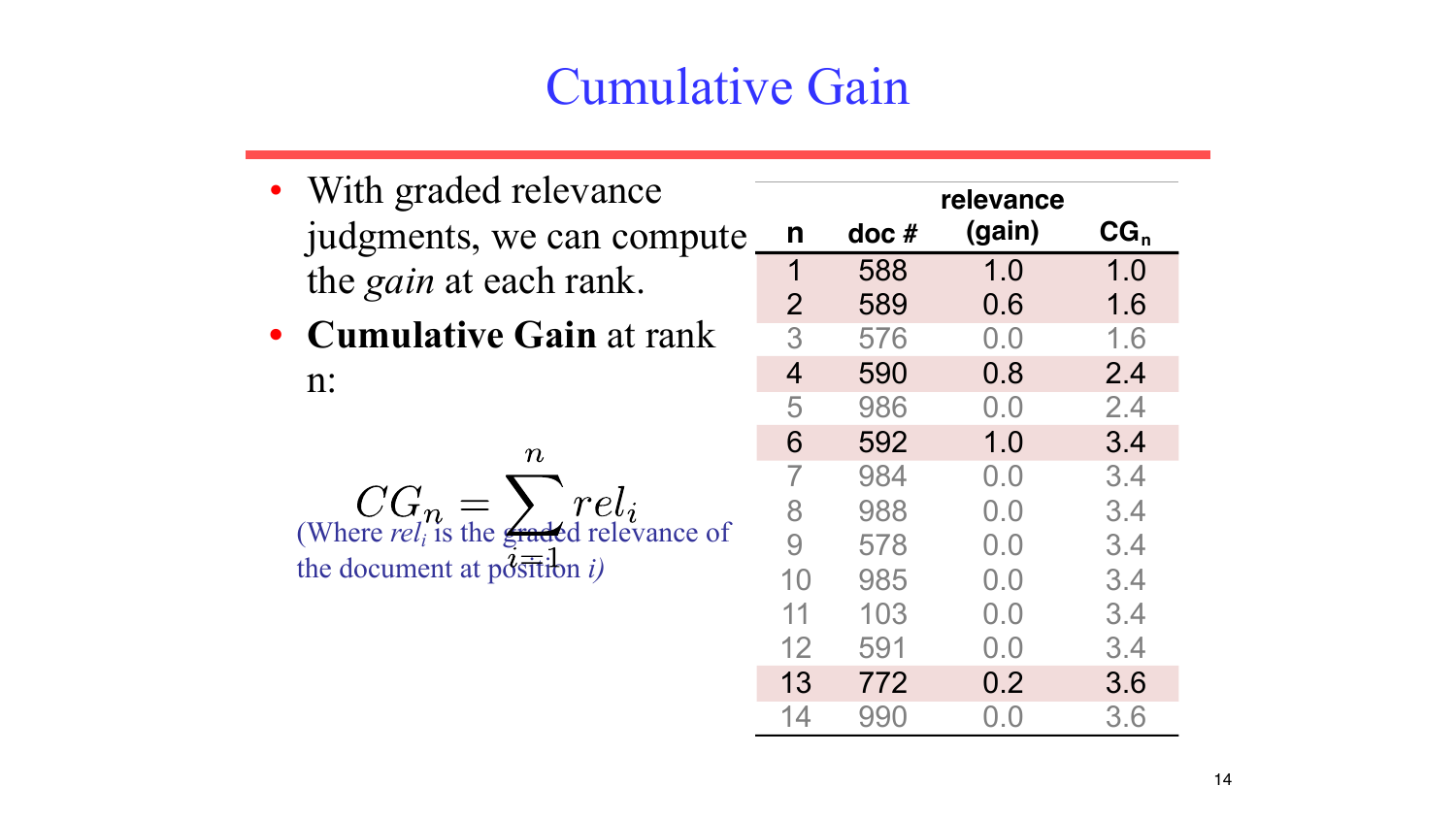

#### (1,1) may not be even theoretically possible

### CG Precision Recall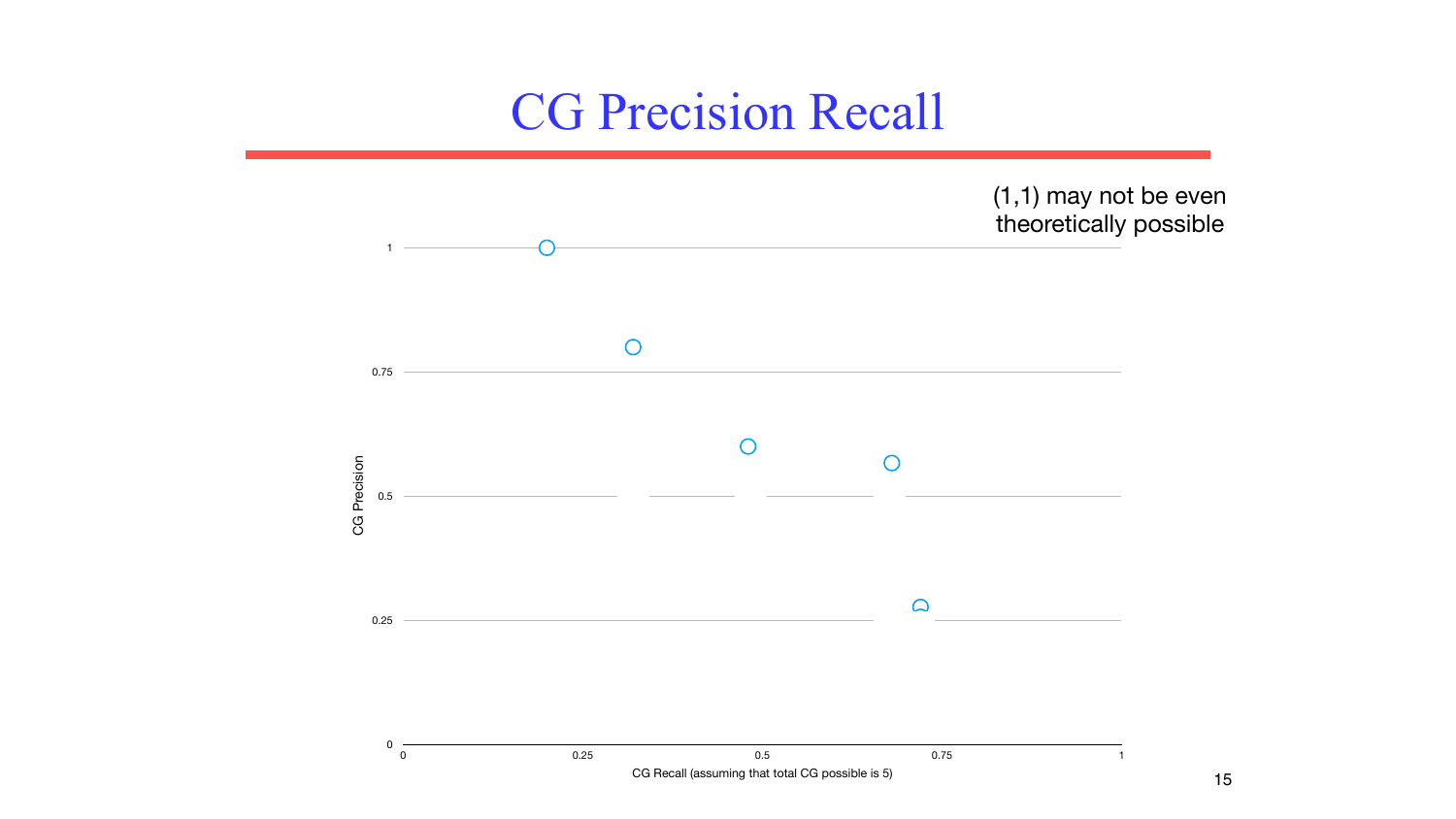### Issues with Relevance

- *• Marginal Relevance:* Do later documents in the ranking add new information beyond what is already given in higher documents. – Choice of retrieved set should encourage **diversity** and **novelty.**
- *• Coverage Ratio*: The proportion of relevant items retrieved out of the total relevant documents *known* to a user prior to the search. – Relevant when the user wants to locate documents which they have seen before (e.g., the budget report for Year 2000).